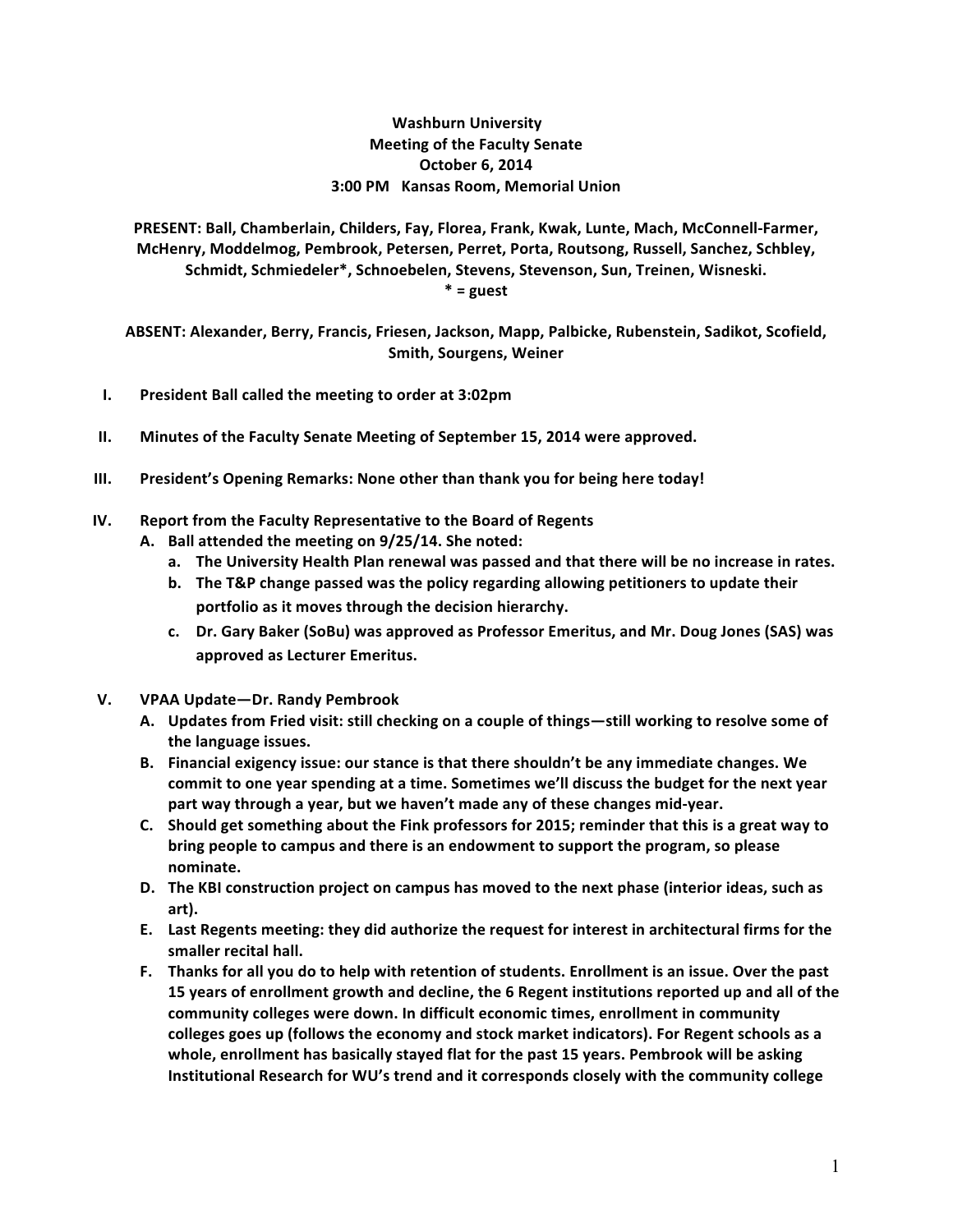trend. Please think about what this trend means and report if you have any insights or ideas about what to do with this information.

Petersen wonder about if this falls in line with private schools enrollment; Pembrook answered that he wasn't sure. Petersen then added that perhaps we should adjust our advertising strategy to match that of community colleges or private institution based on public perceptions about Washburn.

- **VI. Faculty Senate Committee Reports**
	- A. The Academic Affairs Committee Minutes of August 25, 2014 were approved.

# **VII. University Committee Reports**

- A. The International Education/International WTE Committee Minutes of 9/11/14 were **accepted.**
- B. The Interdisciplinary Studies Committee Minutes of 9/11/14 Minutes were accepted.
- **C.** The Graduate Council Minutes of 4/1/14 were accepted.
- **D.** The Library Committee Minutes of  $9/24/14$  were accepted.

# **VIII. Old Business**

- A. 15-01 New Kansas Studies IS Course was approved; it will be forwarded to general faculty.  $-$ Tom Schmiedeler presented this to the Faculty Senate.
- **B. 15-02** Deletion of AS in Laboratory Science was approved; it will be forwarded to general faculty. -Shaun Schmidt presented this to the Faculty Senate.
- **C. 15-03 Addition of AA in Laboratory Science was approved; it will be forwarded to general**  faculty. -Shaun Schmidt presented this to the Faculty Senate.

### **IX. New Business**

**A. 15-04 Constitutional Amendment 1 from Executive Committee —Ball presented this to the Faculty Senate.**

Russell asked (based on language in the second section) if these designated members would **become voting members. Ball clarified that they would only be voting members on the** committee—not a voting member of the senate. Russell asked if we should ask the underrepresented body make an appointment instead of the president doing so. Ball said she was fine with this. Petersen noted that this could create a mixed sense of representation (are they representing their home department or the senate?). Ball said that the president could appoint based on advice from the unit to counteract both of these issues. Petersen said that this would be fine, as long as it isn't just one or the other. Russell suggested just not having Faculty Affairs (FA) and Academic Affairs (AA) meetings at the same time so this issue is avoided. Ball responded that it was easier not to since it ensured that people have the